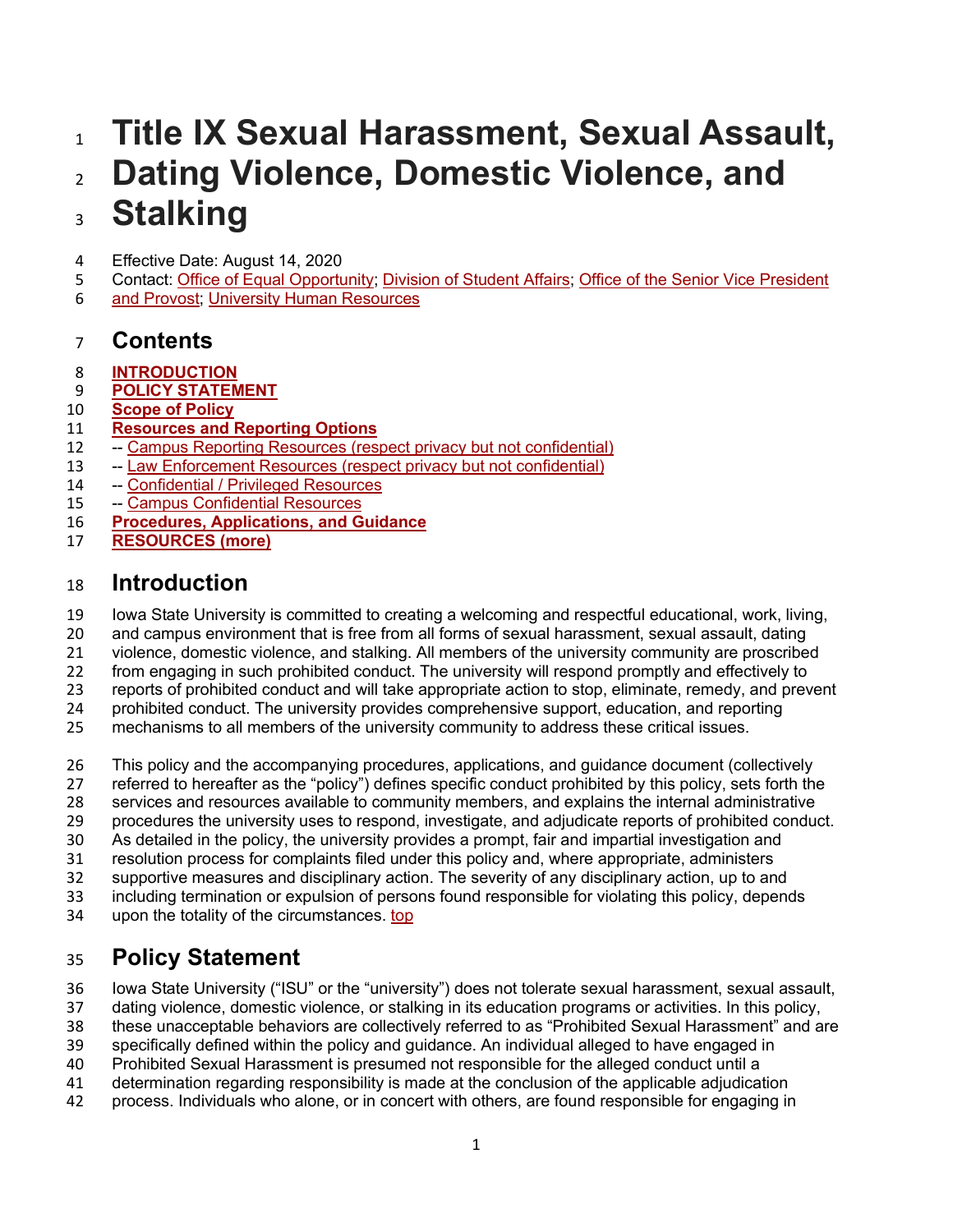Prohibited Sexual Harassment will be subject to disciplinary action by the university, up to and

including expulsion or termination, notwithstanding any action that may or may not be taken by civil

 or law enforcement authorities. The university may also implement reasonable and appropriate supportive measures or other interim measures prior to the conclusion of an investigation/hearing

following an individualized assessment of the matter.

 ISU strongly urges students, faculty, staff, and visitors to promptly report all incidents of Prohibited Sexual Harassment to the university's Title IX Coordinator. Responsible Employees of the university are responsible for promptly reporting incidents of Prohibited Sexual Harassment to the university's Title IX coordinator. ISU will respond in a reasonable manner to all reports of Prohibited Sexual Harassment. As described in this Policy, in appropriate cases, ISU will conduct a prompt, fair, and impartial investigation and hearing of complaints and, where appropriate, issue interim and/or final remedial measures. The standard of evidence that will be used in investigating and adjudicating complaints made under this Policy is the "preponderance of the evidence" standard. This standard is met if the reported conduct is deemed more likely to have occurred than not at the conclusion of the adjudication process. [top](https://www.policy.iastate.edu/policy/students/sexualmisconduct#top)

- Retaliation, including intimidating, threatening, coercing, or discriminating against any individual for
- the purpose of interfering with any right or privilege secured by Title IX or because the individual has

made a report or complaint, testified, assisted, or participated or refused to participate in any manner

in an investigation, proceeding, or hearing is strictly prohibited and may constitute a separate and

independent violation of university policy.

All ISU students, employees, and campus community members have access to "Confidential

Resources" that may be accessed regardless of whether they make a report to the university or

participate in a university or law enforcement investigation or hearing process. The university also

- provides, when appropriate and reasonable, supportive measures to individuals which are designed
- to restore or preserve equitable access to the university's education programs and activities.
- In addition to violating university policy, Prohibited Sexual Harassment described in this Policy may
- also constitute criminal activity. Individuals who have experienced Prohibited Sexual Harassment are
- strongly encouraged to contact law enforcement authorities. It is important that evidence is collected

 and maintained immediately by law enforcement authorities. Normally, individuals may inform law enforcement authorities about Prohibited Sexual Harassment and discuss the matter without making

- 
- 73 a criminal complaint. However, in cases of domestic violence, law enforcement authorities may be<br>74 mandated to make an arrest of the primary physical aggressor when there is sufficient evidence of mandated to make an arrest of the primary physical aggressor when there is sufficient evidence of
- an assault and a physical injury has occurred.
- The university will make this Policy and related educational opportunities readily available to all
- 
- 77 students and other members of the university community. Specifically, the university provides initial<br>78 and appropriate follow-up training to all students and employees regarding Prohibited Sexual and appropriate follow-up training to all students and employees regarding Prohibited Sexual
- Harassment and this Policy. Special training is also provided to the Title IX Coordinator,
- investigators, decision-makers, and other administrators who facilitate this Policy. In addition,
- members of the campus community may contact the Title IX Coordinator with questions regarding
- this Policy or to request more information. By engaging as active and responsible community
- 83 members, all members of the university community contribute to a respectful, safe, and inclusive
- environment. [top](https://www.policy.iastate.edu/policy/students/sexualmisconduct#top)

### **Scope of Policy**

- This policy applies anytime a student, faculty member, employee, or visitor reports alleged
- Prohibited Sexual Harassment within a university education program or activity in the United States.
- University education programs and activities in the United States include locations, events, or
- circumstances over which ISU exercises substantial control over both the individual(s) alleged to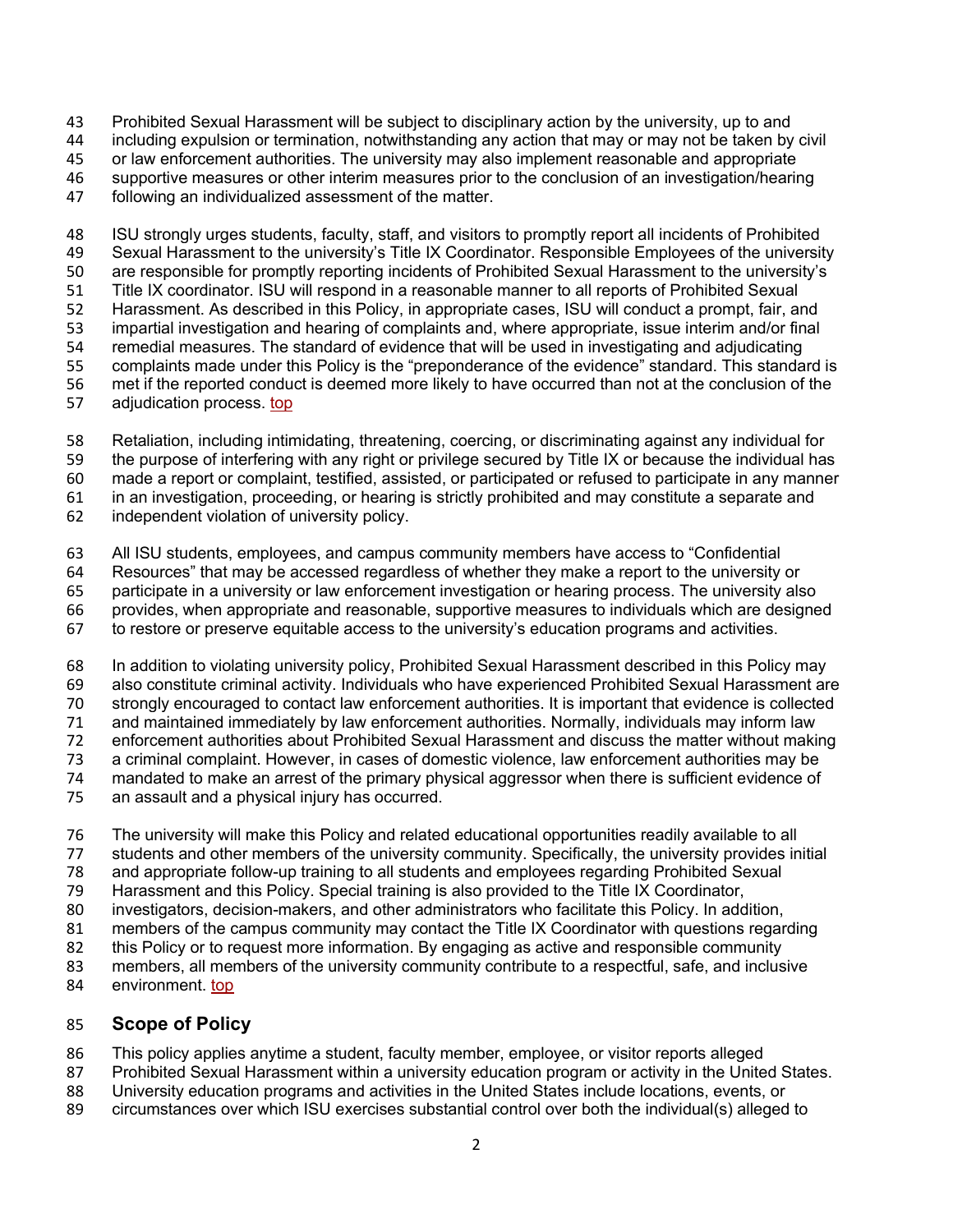have engaged in the Prohibited Sexual Harassment and the context in which the alleged Prohibited

Sexual Harassment occurs, and also includes any building owned or controlled by the university or a

 student organization that is officially recognized by the university. Recognized student organizations may be held responsible for violating this policy in accordance with the Student Code of Conduct, §

3.8.

 *Important*: The definitions, processes, procedures and guidance detailed in this policy apply only to reports of or matters involving allegations of Prohibited Sexual Harassment within a university education program or activity in the United States. The university maintains additional policies and codes of conduct that impose conduct expectations on university students, faculty, staff, and visitors that are distinct from the conduct expectations and mandates detailed in this policy. ISU students, faculty, staff and visitors are expected to comply with all applicable university policies and codes of conduct. In addition, even when an individual alleged to have engaged in Prohibited Sexual Harassment is not affiliated with the university in any way, the university may be able to provide appropriate and reasonable resources and support to impacted parties. [top](https://www.policy.iastate.edu/policy/students/sexualmisconduct#top)

 *On-campus / Off-campus conduct*: This Policy may apply to on-campus conduct and off-campus conduct, as described below:

 Whether Prohibited Sexual Harassment occurs or allegedly occurs within a university education program or activity in the United States is a fact specific inquiry focusing on whether the university exercises(ed) substantial control over the individual(s) alleged to have engaged in the Prohibited Sexual Harassment and the context in which the alleged Prohibited Sexual Harassment occurs. There is no bright-line geographic boundary, and off-campus Prohibited Sexual Harassment is not automatically excluded from this policy. In assessing whether alleged Prohibited Sexual Harassment is subject to this policy, the university may consider several factors, including but not limited to, whether the university funded, promoted, or sponsored the event or circumstance; and whether the event or circumstance was in connection with an academic course assignment, internship, practicum, field trip, student 116 teaching, research, or other university program or activity. No single factor is determinative and each matter is assessed independently.

 *Timeliness*: To promote timely and effective review and response, the university strongly encourages individuals to come forward as soon as possible with their inquiries, reports, and complaints relating to Prohibited Sexual Harassment and to seek assistance from the Title IX Coordinator. Delays in reporting may impact the university's ability to respond fully to the matter, including pursuing disciplinary action. *There is no strict period of limitations for notifying the university's Title IX Coordinator of Prohibited Sexual Harassment, and individuals are*  **encouraged to seek assistance from the university at any time regardless of how much time**<br>125 **has elapsed.** However, a formal complaint filed pursuant to this policy, must be filed by a person **has elapsed.** However, a formal complaint filed pursuant to this policy, must be filed by a person participating in, or attempting to participate in, the university's education programs or activities at the time of filing. This requirement may impact the timeliness of complaints under this policy. The university is always available to assist individuals in contacting law enforcement authorities or in

129 contacting other resources. [top](https://www.policy.iastate.edu/policy/students/sexualmisconduct#top)

### **Resources and Reporting Options**

### **In an emergency call 911. 24/7 crisis support is available at 1-800-203-3488 (ACCESS Hotline).**

ISU offers a range of resources to students, faculty, staff, and community members dealing with

incidents of Prohibited Sexual Harassment. Individuals have many options, including seeking

assistance and guidance from confidential resources, contacting and requesting assistance from

- local law enforcement authorities, and/or contacting and requesting assistance from the university's
- Title IX Coordinator. These resource and reporting options are detailed below, and identified as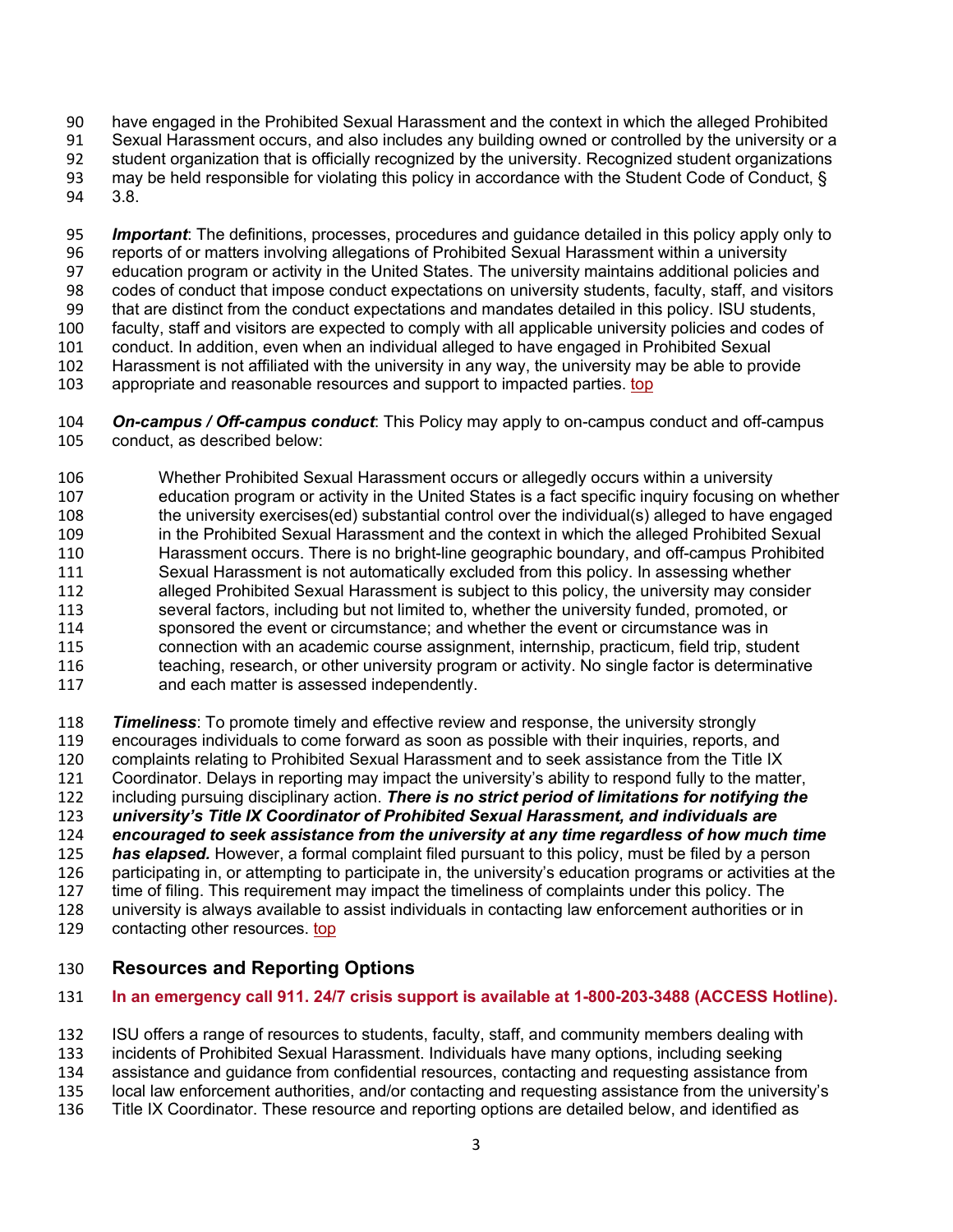- either campus reporting resources, law enforcement resources, confidential/privileged resources, or
- campus confidential resources. Additional information regarding privacy and confidentiality may be
- found in the [Procedures, Applications, and Guidance document.](https://www.policy.iastate.edu/sites/default/files/resources/223/PAG%20-Title%20IX%202020-08-14.pdf)

### **Campus Reporting Resources (respect privacy but not confidential)**

- The university encourages all individuals to report potential incidents of Prohibited Sexual
- Harassment to the university's Title IX Coordinator who works within the Office of Equal Opportunity.
- Individuals can make a report and/or seek guidance from the Title IX Coordinator and Office of Equal
- Opportunity staff in person, by telephone, by email, or online.

### **Title IX Coordinator – Mary Howell Sirna**

- **Office of Equal Opportunity**
- *Coordinates the university's comprehensive response to incidents of Prohibited Sexual*
- *Harassment*
- 3410 Beardshear Hall
- 515-294-7612; Hotline: 515-294-1222
- Email: [eooffice@iastate.edu;](mailto:eooffice@iastate.edu) [eodirector@iastate.edu](mailto:msirna@iastate.edu)
- <https://www.eoc.iastate.edu/>
- The Title IX Coordinator may delegate responsibilities under this policy to designated administrators
- or external professionals, who will have appropriate training and experience. When used in this
- policy, the term Title IX Coordinator may include appropriate designees. [top](https://www.policy.iastate.edu/policy/students/sexualmisconduct#top)
- In addition to the Title IX Coordinator and the Office of Equal Opportunity, individuals may seek
- guidance from these university offices:

### **Office of Student Assistance**

- *Provides assistance in navigating processes and procedures at the university, and helps*
- *administer support and resources to students*
- 1010 Student Services Building, First Floor
- 515-294-1020
- [studentassistance@iastate.edu](mailto:studentassistance@iastate.edu)
- <http://www.studentassistance.dso.iastate.edu/>

### **Office of Student Conduct**

- *Provides information on the student code of conduct and hearing processes, and information*
- *regarding restricted contact notices*
- 1010 Student Services Building, First Floor
- 515-294-1020
- <http://www.studentconduct.dso.iastate.edu/>
- In addition to the Title IX Coordinator and the offices identified above, individuals may seek guidance
- from university Deputy Title IX Coordinators:
- **E. Jacob Cummings, Senior Deputy Title IX Coordinator**
- Associate Director of Equal Opportunity
- 3410 Beardshear Hall, Ames, IA 50011
- Phone: 515-294-0044
- Email: [ejacob@iastate.edu](mailto:alyles@iastate.edu)
- **Charles Small, Deputy Title IX Coordinator for Athletics**
- Senior Associate Director of Athletics
- 2157G Hixson Lied, Ames, IA 50011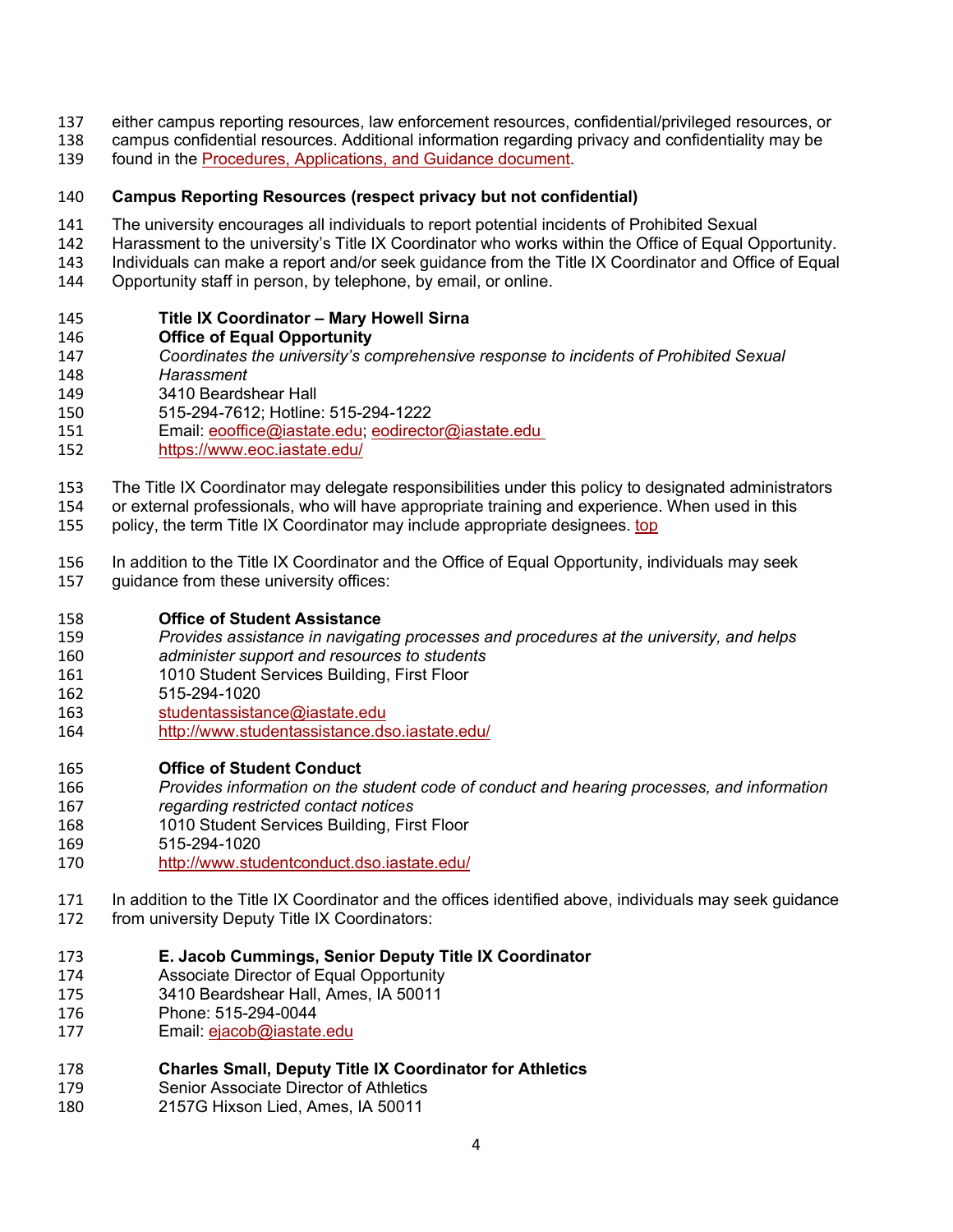- Phone: 515-294-3662
- Email: [csmall@iastate.edu](mailto:csmall@iastate.edu)
- **Dawn Bratsch-Prince, Deputy Title IX Coordinator for Academic Affairs**
- Associate Provost
- 1550 Beardshear Hall , Ames, IA 50011
- Phone: 515-294-6410
- Email: [deprince@iastate.edu](mailto:deprince@iastate.edu)

### **Monica Howard-Martin, Deputy Title IX Coordinator for Veterinary Medicine**

- Director of Student Programs
- 2270B Vet Med, Ames, IA 50011
- Phone: 515-294-0391
- Email: [mohoward@iastate.edu](mailto:mohoward@iastate.edu)

### **Sara Kellogg, Deputy Title IX Coordinator for Student Affairs**

- Assistant Dean and Director of Student Conduct
- 1010 Student Services Building, Ames, IA 50011
- Phone: 515-294-1021
- Email: [skellogg@iastate.edu](mailto:skellogg@iastate.edu)

### **Laura Bestler, Deputy Title IX Coordinator for Staff**

- CELT Program Coordinator II
- 3024 Morrill Hall, Ames IA 50011
- Phone: 515-294-4533
- 202 Email: [bestler@iastate.edu](mailto:bestler@iastate.edu)

Disability and accessibility accommodations are available to help students report Prohibited Sexual

- Harassment, participate in the investigation and hearing process, and otherwise participate in the university's programs and activities. In compliance with applicable law, the university will provide
- reasonable accommodations for individuals with disabilities. Requests for disability related
- accommodations must be made to:

### **Student Accessibility Services**

- *Supports students with disabilities and promotes equitable access to education and university*
- *programs, activities and services. Administers the university's procedures for providing*
- *reasonable accommodation for qualified students with disabilities.*
- 1076 Student Services Building, First Floor
- Phone: 515-294-7220
- Email: [accessibility@iastate.edu](mailto:accessibility@iastate.edu) / website: <https://sas.dso.iastate.edu/>

## **University Human Resources**

- *Supports employees with disabilities and promotes workplace related accommodations*
- 3810 Beardshear Hall, 515 Morrill Rd.
- Phone: 515-294-4800
- Email: [UHRdar@iastate.edu](mailto:UHRdar@iastate.edu) / website: <https://www.hr.iastate.edu/tools-for-employees>

### **Law Enforcement Resources (respect privacy but not confidential)**

- Individuals who have experienced Prohibited Sexual Harassment have the right to report, or decline
- to report, such conduct to law enforcement. Consistent with its objective to stop, eliminate, remedy,
- and prevent Prohibited Sexual Harassment, ISU strongly encourages individuals to report such
- conduct to law enforcement as soon as possible. Expedited reporting may be critical in collecting
- and preserving any physical evidence. In addition, law enforcement agencies have unique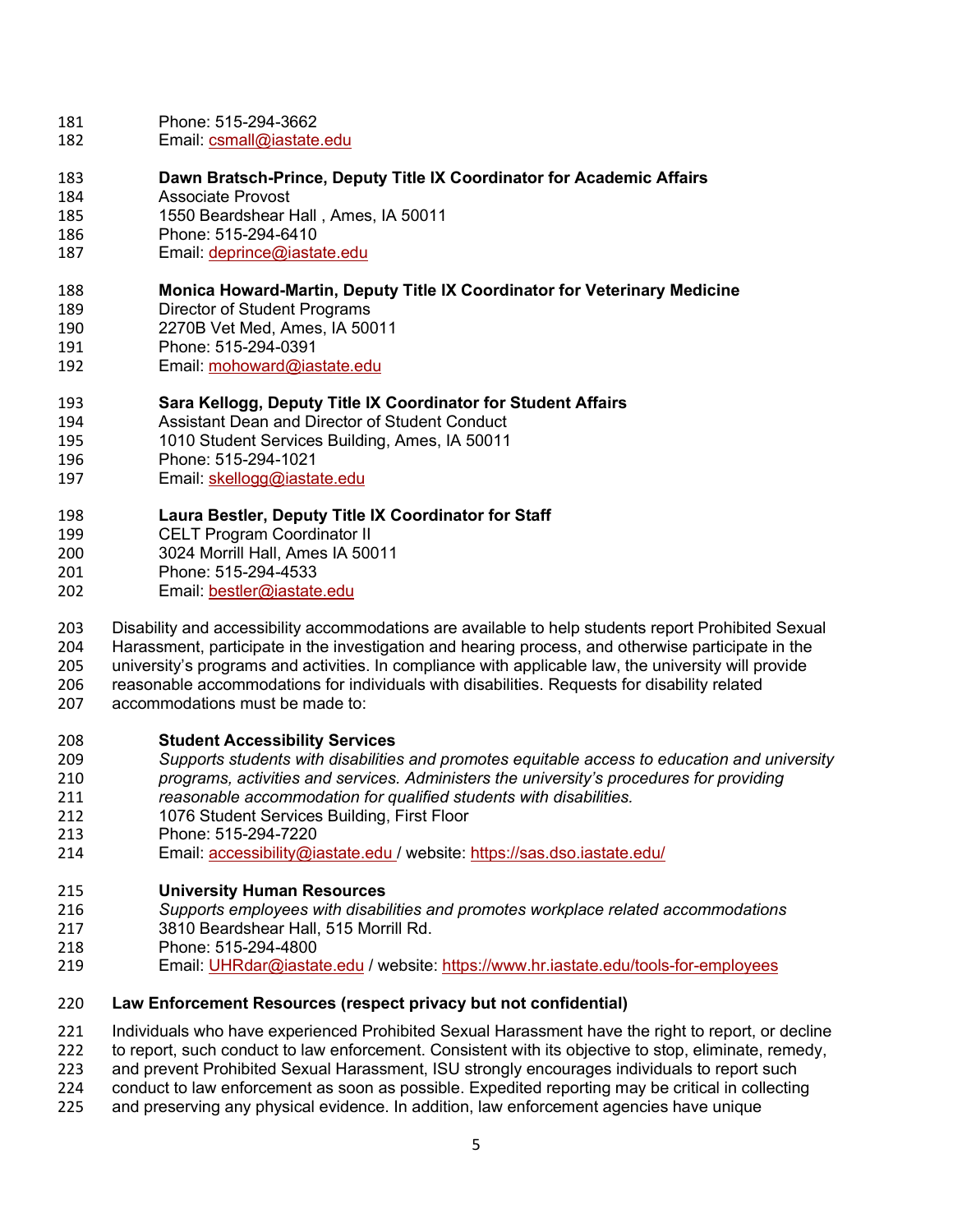- authorities, including the power to execute search warrants, collect forensic evidence, make arrests,
- and assist in acquiring legal protective orders. University processes and law enforcement processes
- operate independently of one another, although the university coordinates responses with the ISU
- 229 Police Department. Upon request, the university will assist individuals in contacting law enforcement 230<br>230 and may assist in seeking legal protective orders. top
- and may assist in seeking legal protective orders, [top](https://www.policy.iastate.edu/policy/students/sexualmisconduct#top)
- Campus and local law enforcement authorities include:

### **Iowa State University Police Department**

- *Assistance in emergency situations, help in exploring and filing criminal charges, and*
- *assistance in navigating the criminal process for on-campus incidents*
- Armory Building, Room 55
- Emergencies: 911
- Non-Emergencies: 515-294-4428
- [http://www.police.iastate.edu](http://www.police.iastate.edu/)
- **City of Ames Police Department**
- *Assistance in emergency situations, help in exploring and filing criminal charges, and*
- *assistance in navigating the criminal process for off-campus incidents*
- 515 Clark Avenue, Ames, Iowa
- Emergencies: 911
- Non-Emergencies: 515-239-5133
- <https://www.cityofames.org/government/departments-divisions-i-z/police>
- **Story Country Attorney's Office**
- *Assistance in exploring and filing criminal charges, assistance in navigating the criminal*
- *justice process and court procedures, and victim/witness assistance*
- Ames Office
- 126 S. Kellogg
- Suite 203
- Ames, IA 50010
- 515-232-4185
- [http://www.storycountyiowa.gov/index.aspx?NID=90](http://www.storycountyiowa.gov/index.aspx?NID=90%C2%A0)

### **Confidential / Privileged Resources**

 Under Iowa law and university policy, communications with certain individuals are considered confidential and/or privileged. This means that, with very limited exceptions, confidential resources

may not and will not disclose information shared with them to anyone unless the individual holding

- such privilege has waived it. Generally, confidentiality and/or privilege apply when a party seeks professional services from the following persons:
- Psychological and mental health counselor, including counselors at ISU Student Counseling Services and the Employee Assistance Program (EAP) as defined by Iowa Code § 228.8
- and 622.10;
- Health care provider, including medical professionals at ISU Thielen Student Health Center, as defined by Iowa Code § 622.10;
- Victim counselor/advocate, including advocates from ACCESS as defined by Iowa Code § 915.20A
- Personal attorney, as defined by Iowa Code § 622.10;
- Religious/spiritual adviser, as defined by Iowa Code § 622.10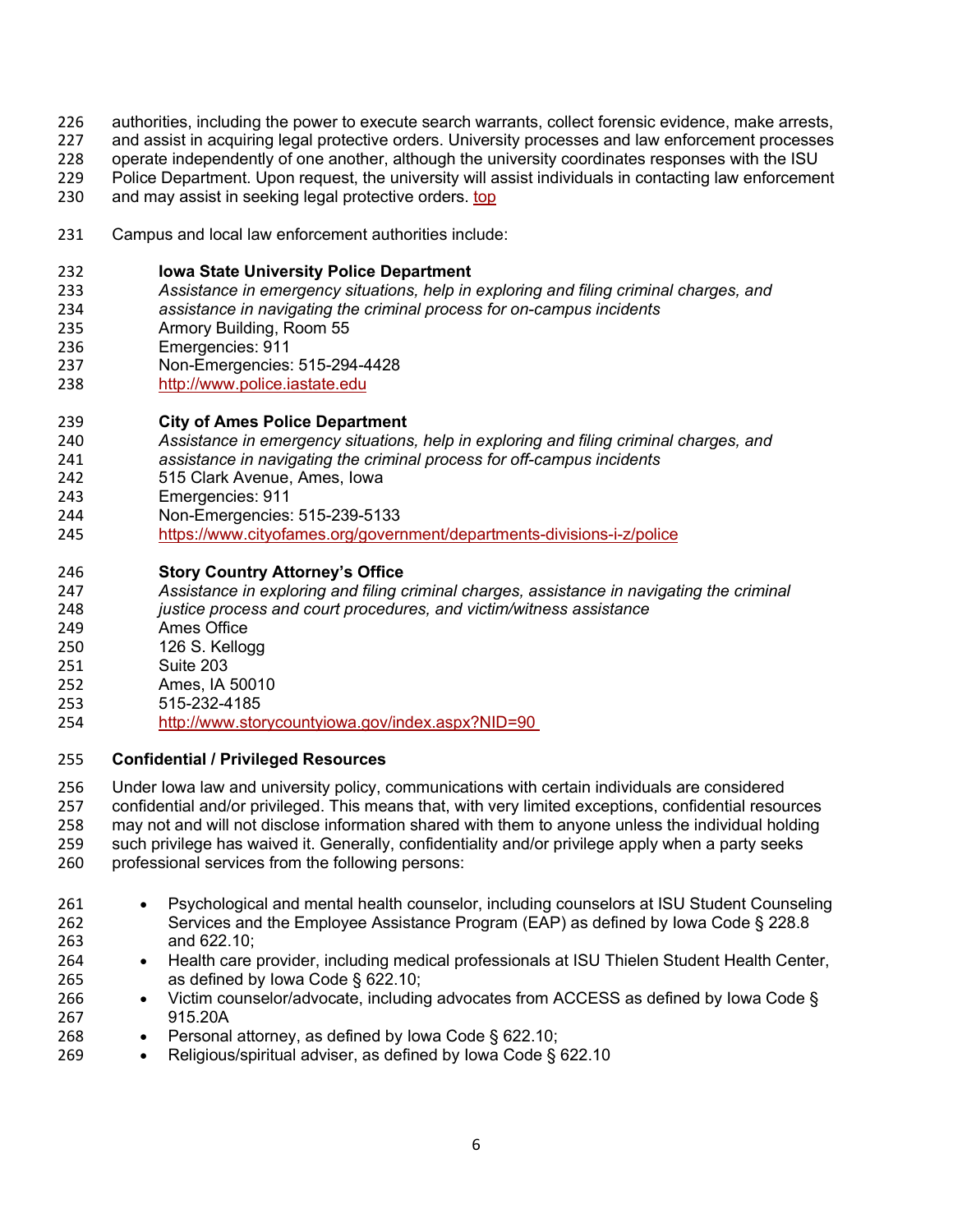- Individuals should always confirm whether confidentiality/privilege applies to their communication
- and the scope of any confidentiality/privilege with the individual with whom they are seeking
- professional services. Exceptions to confidentiality may be made in cases involving imminent threat
- to the safety of the individual or others, or the information concerns conduct involving suspected
- abuse or neglect of a minor child under the age of 18. The university's processes do not require,
- allow, rely upon, or otherwise use questions or evidence that constitute, or seek disclosure of,
- information protected under a legally recognized privilege, unless the individual holding such
- privilege waives it. [top](https://www.policy.iastate.edu/policy/students/sexualmisconduct#top)
- At ISU and in the local community, the following resources are recognized as Confidential / Privileged Resources:

### **ACCESS (Assault Care Center Extending Shelter & Support)**

- *Provides assistance and advocacy to victims of sexual abuse and domestic violence* Ames, Iowa (and other locations throughout Iowa)
- Sexual Assault Crisis Line (24/7): 515-292-5378 or Toll Free 800-203-3488
- Domestic Abuse Crisis Line (24/7): 515-292-0519 or Toll Free 855-983-4641
- Housing/Sheltering Crisis Line (24/7): 515-292-0543 or Toll Free 855-696-2980
- <https://www.assaultcarecenter.org/>

#### **ISU Student Counseling Services**

- *Provides counseling and mental health services to all ISU students free of charge*
- Student Services Building, Third Floor
- 515-294-5056
- <http://www.counseling.iastate.edu/counseling>
- **ISU Thielen Student Health Center**
- *Provides general medical treatment and psychiatry services to all students*
- 2647 Union Drive, Iowa State University
- 515-294-5801
- <http://www.cyclonehealth.org/>

#### **ISU Employee Assistance Program (EAP)**

- *EAP provides all benefit eligible ISU employees (faculty, P&S, merit and pre/post doc.), as well as immediate family members, with free access to confidential, professional services for*
- *help with issues affecting your day-to-day performance and health*
- Call anytime, 24/7: 1-800-327-4692
- <https://www.hr.iastate.edu/benefits/addlbenefits>
- **Mary Greeley Medical Center**
- *Provides emergency medical treatment and in-patient services*
- 1111 Duff Avenue, Ames, Iowa
- 515-239-2011
- [http://www.mgmc.org](http://www.mgmc.org/)
- **ISU Student Legal Services**
- *Provides legal advice and assistance to students in a variety of areas. Not able to represent students in controversies involving the university or other ISU students, but may help students*
- *connect to other resources*
- Memorial Union, Office 0367
- 515-294-0978
- <https://www.studentlegal.dso.iastate.edu/>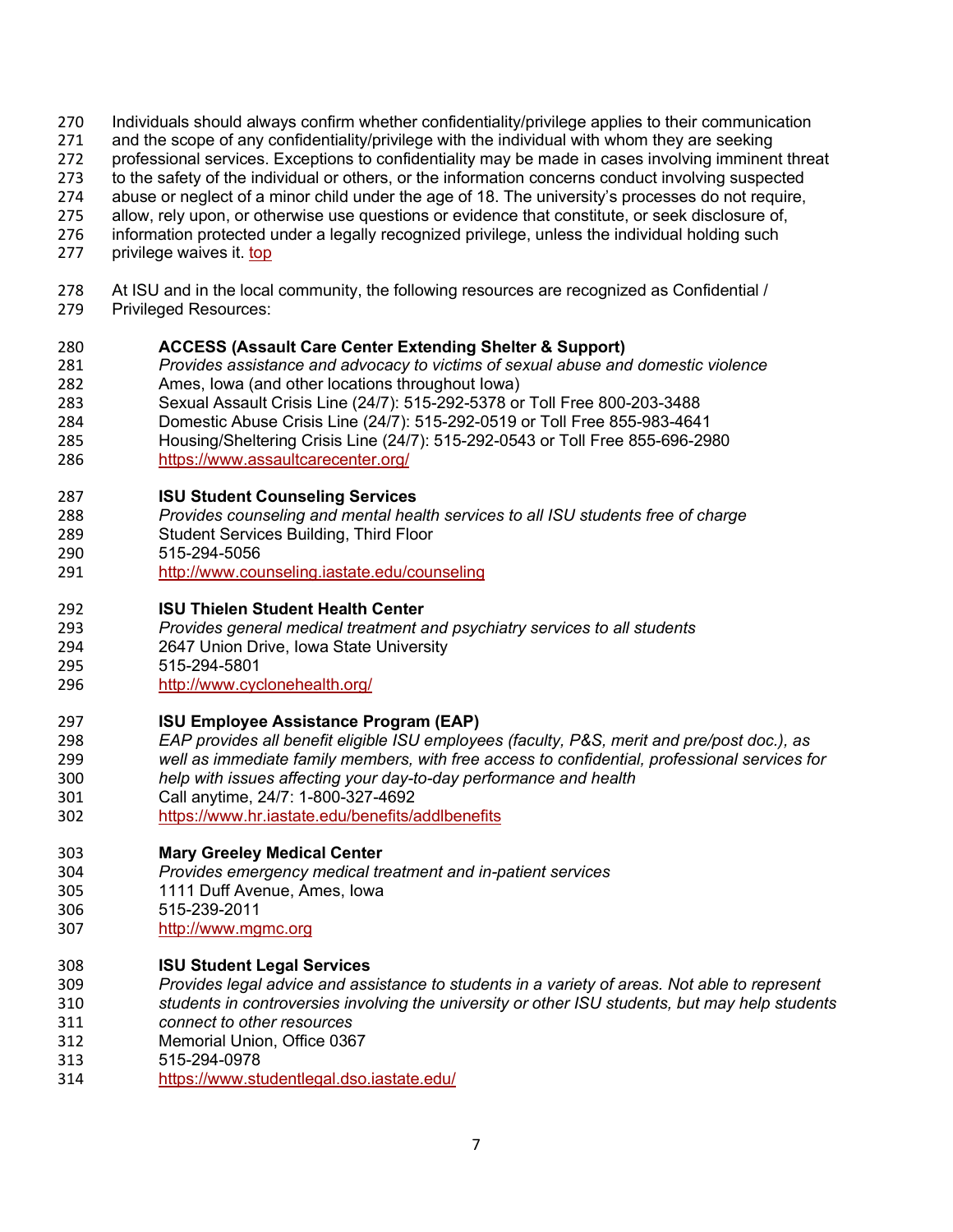### **The Legal Aid Society of Story County**

- *Provides legal assistance in civil matters to individuals who cannot afford to hire an attorney in*
- *private practice*
- 937 6th Street, Nevada, Iowa 50201
- 515-382-2471
- [http://www.legalaidstory.com/](http://www.legalaidstory.com/%C2%A0)

### **Campus Confidential Resources**

By designation of university policy, Campus Confidential Resources are not Responsible

Employees, and are therefore not responsible for notifying the Title IX Coordinator about reports of

Prohibited Sexual Harassment. By speaking with Campus Confidential Resources, individuals agree

- that the Campus Confidential Resource will not disclose the contents of their conversation, disclose
- personally identifiable information, or testify in any formal university proceeding, unless given
- 327 express written permission by the individual to do so. This agreement promotes access to resources<br>328 and support, and helps provide a safe and neutral place for discussing and navigating concerns of a and support, and helps provide a safe and neutral place for discussing and navigating concerns of a
- sensitive nature.
- Exceptions to confidentiality may be made in cases involving imminent threat to the safety of the
- individual or others, or the information concerns conduct involving suspected abuse or neglect of a

minor child under the age of 18. In addition, Campus Confidential Resources are not protected under

Iowa law as confidential/privileged. This means that information shared with a Campus Confidential

Resource may be subject to legal subpoena and/or used as evidence in any external judicial or

administrative proceeding. Individuals should always confirm whether confidentiality applies to their

- communication and the scope of any confidentiality with the individual with whom they are seeking
- services. [top](https://www.policy.iastate.edu/policy/students/sexualmisconduct#top)
- ISU has designated the following two offices and their staff members as Campus Confidential Resources:

### **Center for LGBTQIA+ Student Success**

- *Provides programs, services, referrals and resources focused on sexual orientation and*
- *gender identity/expression for students at Iowa State University*
- Student Services Building, Office 1064
- 515-294-5433 // <https://center.dso.iastate.edu/>

### **Margaret Sloss Center for Women and Gender Equity**

- *Provides support and information through educational outreach, appropriate referral services,*
- *and a safe space*
- Sloss House on the ISU Campus
- 515-294-4154 // <https://sloss.dso.iastate.edu/>

Individuals wishing to remain anonymous to all university personnel can make a report through the

- university's discrimination, harassment, and sexual assault hotline at 515-294-1222, or through an
- anonymous email account to [eooffice@iastate.edu.](mailto:eooffice@iastate.edu) It is important to note that electing to remain
- anonymous may greatly limit the university's ability to stop the reported conduct, collect evidence,
- and take effective action against individuals or organizations accused of violating this policy. Generally, formal disciplinary action is not feasible based solely on an anonymous report. In
- addition, anonymous reporting does not satisfy a university Responsible Employee's responsibility to
- report Prohibited Sexual Harassment to the Title IX Coordinator.
- Concerns about the university's application of this or other non-discrimination related policies, Title
- IX, and/or the Clery Act may be addressed to the university's [Compliance and Ethics Hotline](https://www.policy.iastate.edu/ethics-hotline) (at 515-
- 294-7119); the university's [Office of Equal Opportunity](https://www.eoc.iastate.edu/) (at 515-294-7612 or [eooffice@iastate.edu\);](mailto:eooffice@iastate.edu))